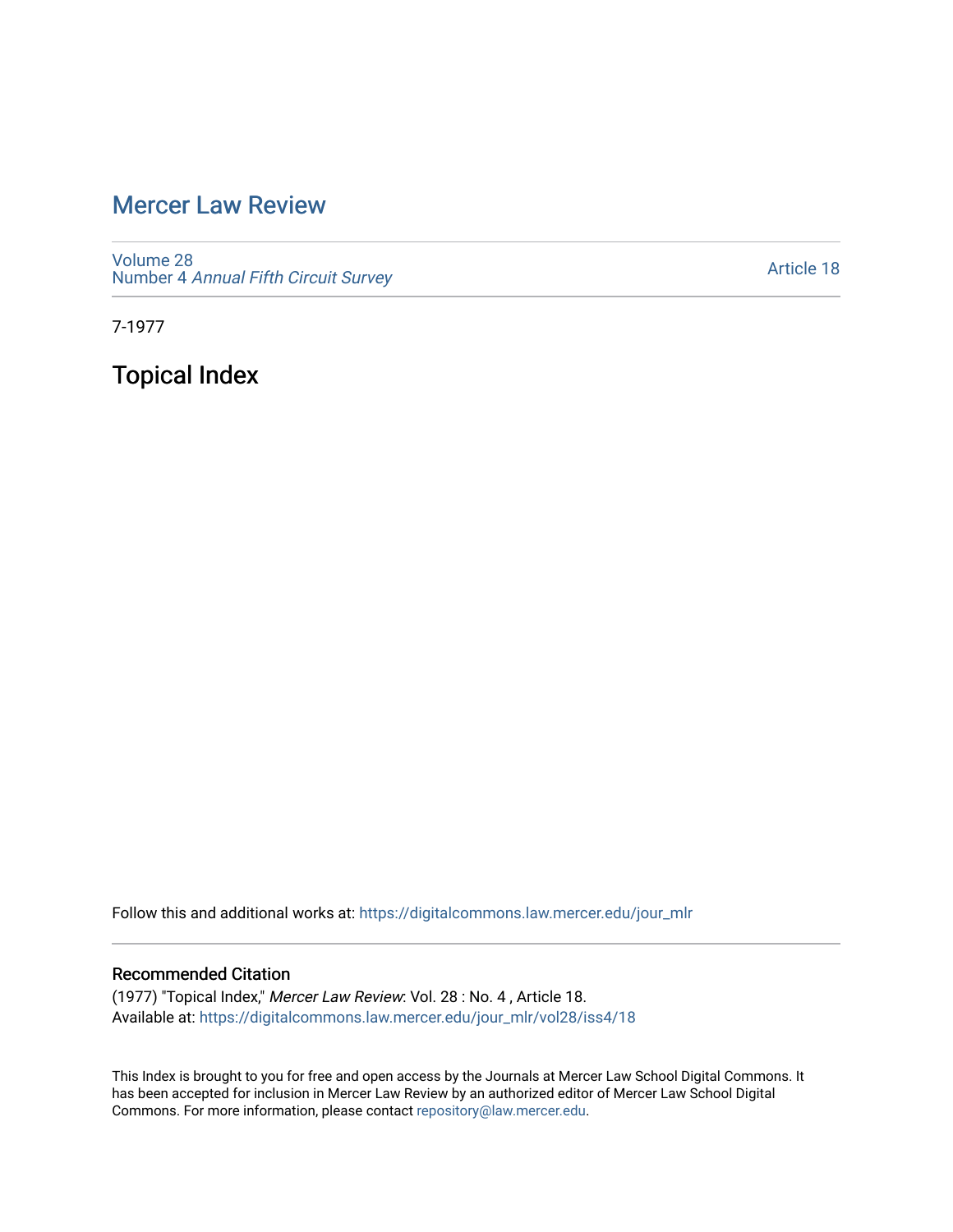## **TOPICAL INDEX**

| ADMIRALTY                                                                                                              | 777        |
|------------------------------------------------------------------------------------------------------------------------|------------|
| Jurisdiction, Shipowner Negligence and Stevedore Immunities under the<br>1972 Amendments to the Longshoremen's Act     | 515        |
| ANTITRUST                                                                                                              |            |
| Antitrust Developments, Fifth Circuit Survey<br>State Action Immunity/Defense, Note                                    | 795<br>733 |
|                                                                                                                        |            |
| <b>BANKRUPTCY</b>                                                                                                      |            |
|                                                                                                                        | 817        |
| CIVIL PRACTICE AND PROCEDURE                                                                                           |            |
|                                                                                                                        | 1          |
|                                                                                                                        | 891<br>341 |
| Jurisdiction, Shipowner Negligence and Stevedore Immunties under the                                                   |            |
| Omnibus Hearing: Benefit or Burden for State Courts?                                                                   | 515<br>329 |
|                                                                                                                        | 575        |
|                                                                                                                        | 997        |
| Relation Back of Amendments (Georgia), Note                                                                            | 559        |
| Summary Judgment for Divorce (Georgia), Note                                                                           | 409        |
| See Criminal Law and Procedure                                                                                         | 257        |
| <b>CIVIL RIGHTS</b>                                                                                                    |            |
|                                                                                                                        | 825        |
| State Action by City's Lease of Land to Private Club, Note                                                             | 395        |
| <b>COMMERCIAL LAW</b>                                                                                                  |            |
|                                                                                                                        | 21         |
|                                                                                                                        | 761<br>663 |
| Creditor, Debtor and the Fourteenth Amendment<br>Description of Collateral in Security Agreements and Financing State- |            |
|                                                                                                                        | 611        |
| Lease or Security Interest: A Classic Problem of Commercial Law                                                        | 751<br>599 |
|                                                                                                                        | 699        |
| Seller vs. Secured Party: Searching for an Intangible Something                                                        | 625        |
| Status of a Creditor as a 'Controlling Person'                                                                         | 639        |
| <b>CONFLICT OF LAW</b>                                                                                                 |            |
| Conflict of Law in Damage Suits Related to Workmen's Compensation                                                      |            |
|                                                                                                                        | 497        |
| CONSTITUTIONAL LAW                                                                                                     |            |
|                                                                                                                        | 825        |
| Creditor, Debtor and the Fourteenth Amendment                                                                          | 663<br>383 |
|                                                                                                                        | 35         |

 $\mathcal{L}^{\text{max}}_{\text{max}}$ 

 $\sim$   $\sim$